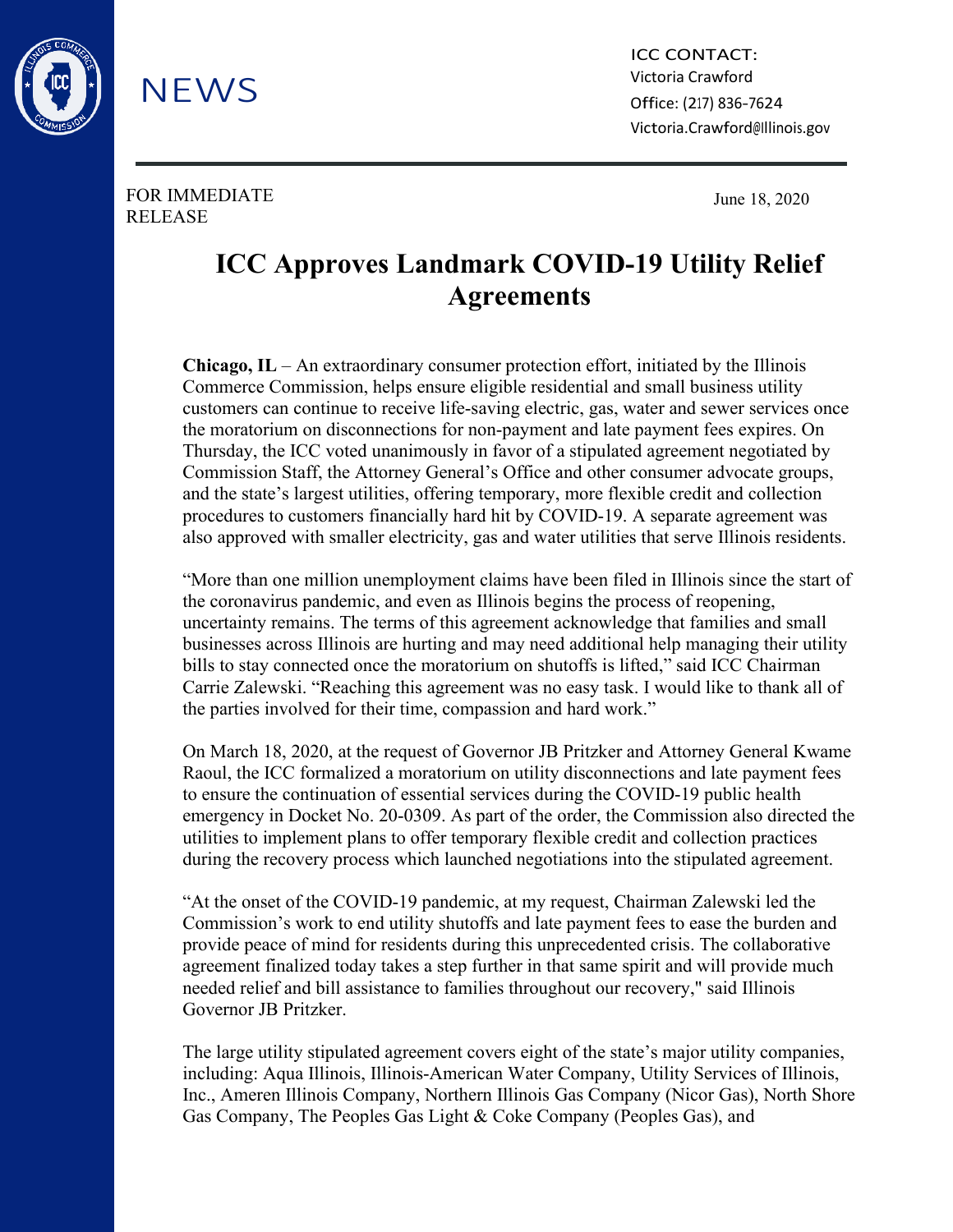

Commonwealth Edison (ComEd). The terms of the stipulated agreement with the large utilities include extending the moratorium on disconnections and suspension of late payment fees until Illinois enters Phase 4 of Governor Pritzker's Restore Illinois plan, or August 1, 2020, whichever comes first, and for an additional 30 days beyond that for most customers. The large utilities will then have 30 days to notify residential consumers with past due balances on their account about the more flexible payment and bill assistance options available and how to enroll before disconnection notices are sent.

Other meaningful provisions of the large utility agreement will allow residential customers struggling to pay their utility bills to pay back accrued balances over an extended period of time depending on financial hardship. The customer's expression of financial hardship can be verbal and not require documentation. Additionally, reduced down payments on deferred payment arrangements (DPAs) will be available, and for those eligible for the Low Income Home Energy Assistance Program (LIHEAP) or other bill payment assistance, DPAs will be offered with no down payment.

Among other terms of the stipulated agreement with the state's largest utilities are:

- Deposits associated with late or non-payment arrearages or credit related issues for new or existing customers shall be waived for at least six months for residential customers who express financial hardship.
- Utilities must reconnect customers previously disconnected for nonpayment and waive any reconnection fees for a period of at least six months for LIHEAPqualified customers and customers experiencing financial hardship.
- Reconnection information and temporary credit and collection policies must be displayed on utility websites.
- Utility companies will continue their current practice of not reporting late payments and nonpayment for active customers to credit bureaus and reporting agencies.
- Extensive reporting by the utility companies is required to ensure compliance with the stipulated agreement and monthly disconnection, credit and collections data must be reported by zip code or service region or district so that the commission may evaluate the impact on various communities.

The Commission also approved a similar consumer protection focused agreement with five of Illinois' smaller utility companies, namely Consumers Gas Company, Illinois Gas Company, Liberty Utilities Corp., MidAmerican Energy Company, and Mt. Carmel Public Utility Company. In alignment with the large utility agreement, the agreement with the small utilities suspends disconnections and late fees for nonpayment until Illinois enters Phase 4 of Governor Pritzker's Restore Illinois plan, or August 1, 2020, whichever comes first. Among a variety of independent commitments, the small utility agreement further provides protections for residential customers through temporary waivers of reconnection fees and new deposit requirements, as well as more flexible DPA terms.

"We are all spending more time at home due to COVID-19, and must rely heavily on essential services to heat and cool our homes, and keep us connected to school, work and family. With so many out of work as we deal with this unprecedented global pandemic, now is not the time to cut services. The agreement we approved today is significant in that